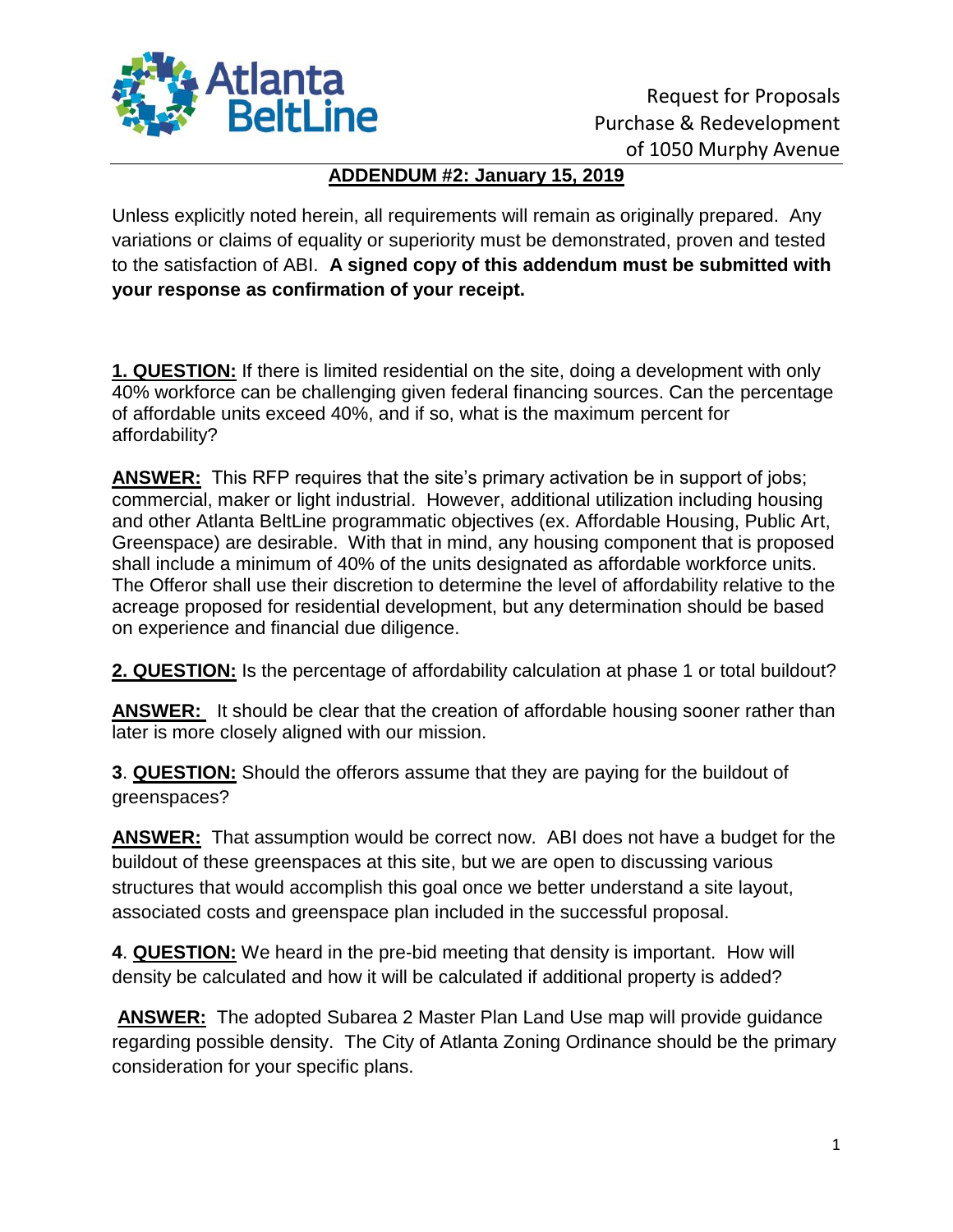

**5. QUESTION:** Page 6 says that below grade or otherwise hidden structured parking is required. We plan to include surface parking in natural locations between the existing buildings, while hiding parking where appropriate, is this ok to meet threshold? If the answer to question 4a above is yes, does it get included in this RFP or provide it when the contract is awarded/signed?

**ANSWER:** This is permitted during interim and early stage activation of the site. However, new construction and long-term plans shall comply with the hidden structured parking requirement.

**6. QUESTION:** Page 9 says that ABI and IA do not anticipate providing cash incentive grants or gap financing from the TAD. This may lower the land price offer. Do the "cash incentives" and "gap financing" referenced on page 9 include BeltLine affordable housing resources (increment and Trust Fund)? If not, what guidelines can we review to understand the quantity and type of resources available?

**ANSWER:** ABI does not currently intend to provide incentives for the redevelopment of this site. Accurate representations about possible inducements can't be addressed without full understanding of the proposal(s) of interest. ABI can't make commitments for funding available on behalf of partner organizations but will engage them when we identify which organizations are relevant to the successful proposal.

**7. QUESTION:** Would a WBE certification from the Women's Business Enterprise National Council be acceptable as federal certification?

**ANSWER:** Yes, please see #23 Correction in this addendum.

**8. QUESTION:** Would a DBE consultant (specifically a FBE) being in the process of obtaining certification with the City of Atlanta and/or the federal government at the time of submission of the statement of qualifications count toward the 30 percent DBD requirement?

**ANSWER**: DBE Certification is required at the time of submittal of a proposal and a copy of the certificate shall be included in your submittal.

**9. QUESTION:** If BAHTF or TAD increment are used to help finance the affordable housing will only that percentage of funding require prevailing wages to be paid?

**ANSWER:** Local/State/Federal laws regarding construction for affordable housing would apply based on the source of the funding.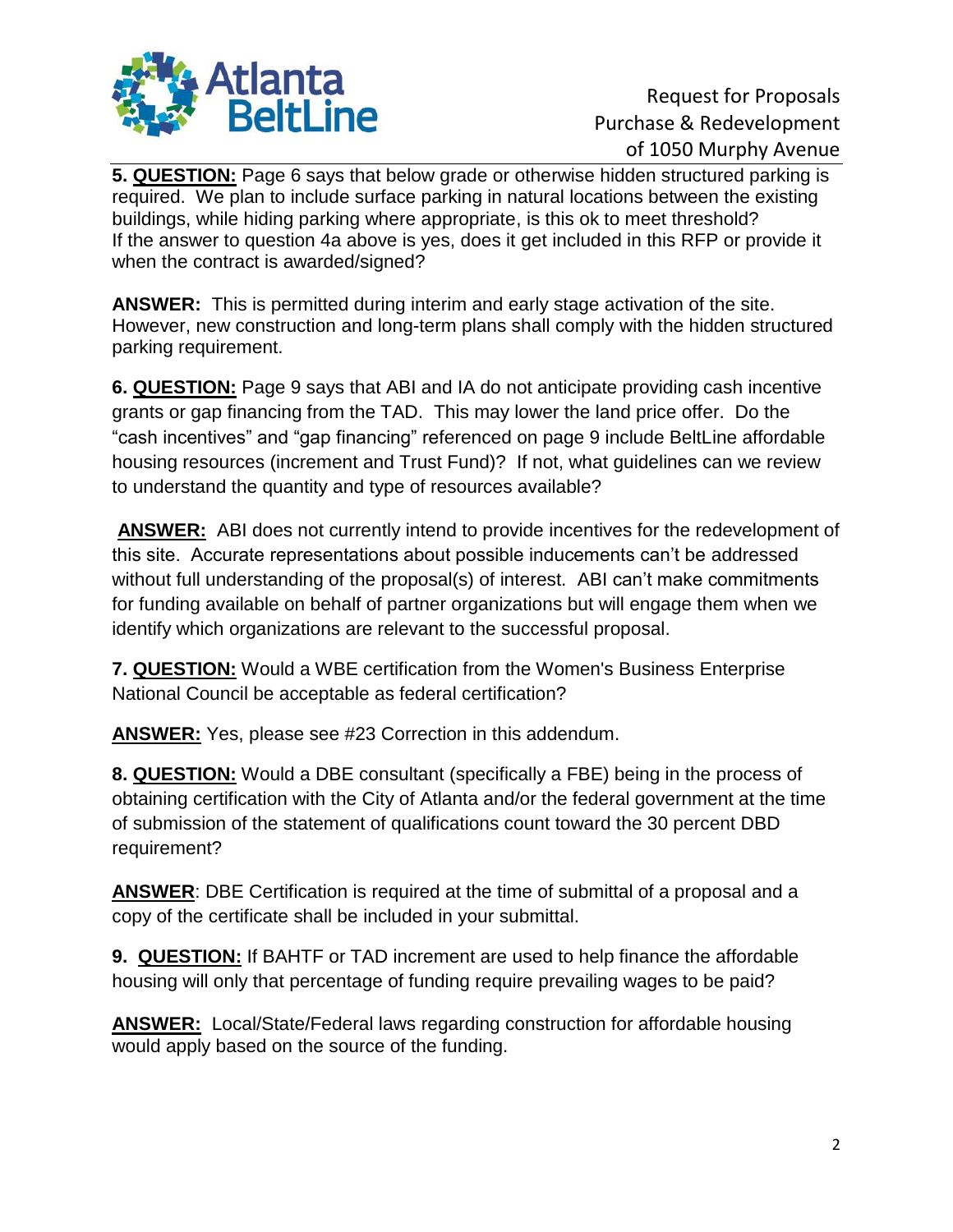

**10. QUESTION:** Does the green building certification apply only to new structures or additions to existing structures but not redevelopment within the square feet of the existing structures?

**ANSWER:** ABI is committed to sustainability and would require green building certifications or best effort to drive sustainability measures throughout the redevelopment. New structures would require green credentials.

**11. QUESTION:** For the affordable workforce units, the 2016 HUD income charts are listed. Will we be able to use the charts and calculate maximum rent limits and maximum sales prices based on the most recent HUD chart available at the time of construction?

**ANSWER:** If new information is available at the time of contract negotiations, we would have that conversation with the successful offeror.

**12. QUESTION:** Are lease purchase bonds acceptable?

**ANSWER:** ABI is not negotiating or entertaining lease purchase scenarios as a part of this process.

**13. QUESTION:** Many developers of affordable housing will not be able to pay the cost of the land upfront but will be able to pay upon construction closing. For the affordable housing piece, how will offers that are contingent on construction closing be considered?

**ANSWER:** Although ABI prefers to close the redevelopment and purchase transaction prior to construction, we are willing to discuss various financial structures with the Successful Offeror.

**14. QUESTION:** Can you provide some additional clarify on the decision-making process for selecting a buyer? How many people will be involved from ABI and IA?

**ANSWER:** The evaluation team has not been finalized. Proposals will be evaluated based on how responsive and responsible they are and adherence to both suggested and required criteria outlined in the RFP. ABI reserves the right to make the Award in any manner of which it believes is in the best interest of ABI.

**15. QUESTION:** Do you have any background on why the project was not included in the opportunity zone?

**ANSWER:** The Murphy Crossing site was not designated as a Federal Opportunity Zone. It is designated as a State of Georgia Opportunity Zone.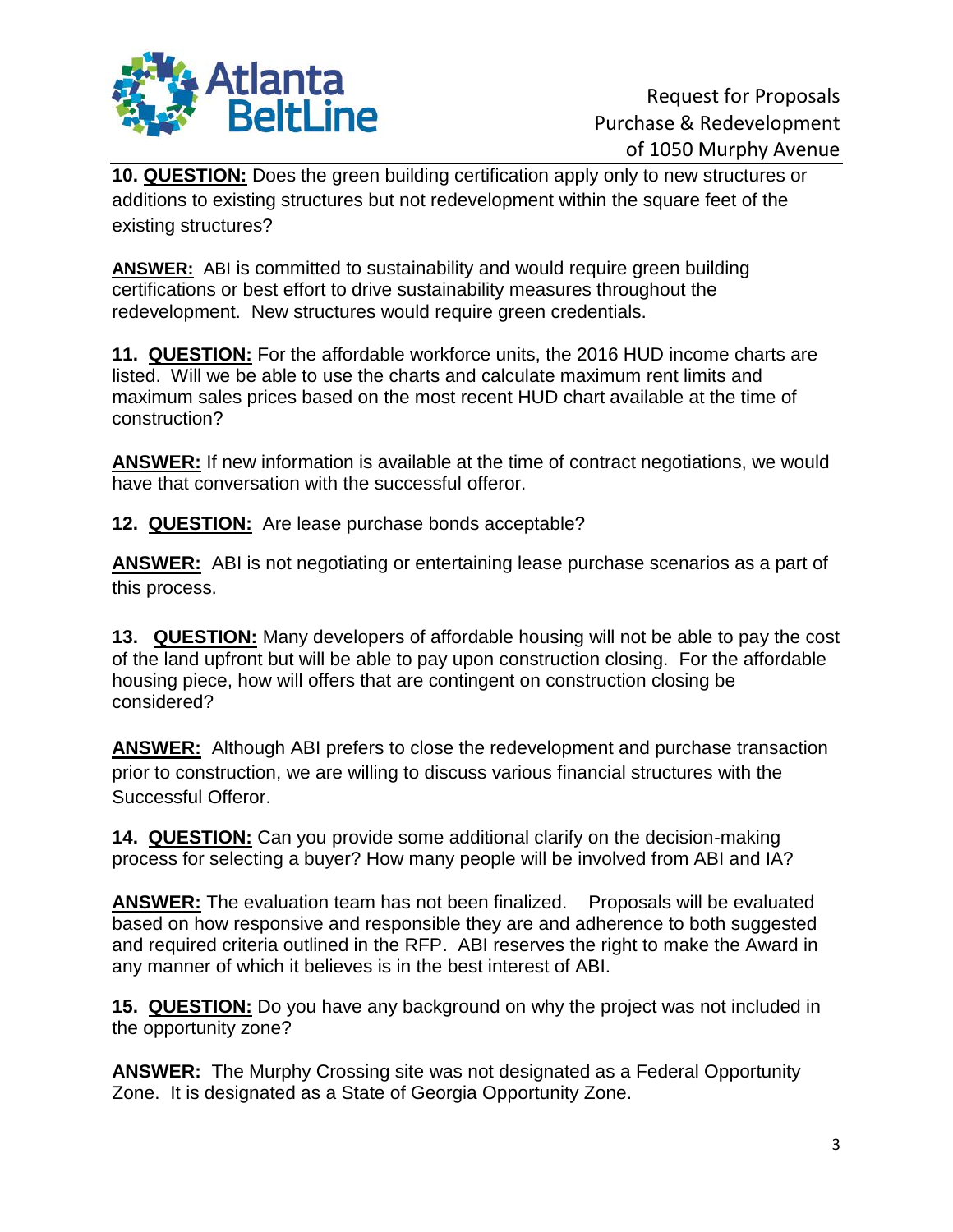

**16. QUESTION:** Page 5 says that ABI might procure affordable workforce housing separately for execution. Can you provide some additional clarity there? If we have an affordable housing component, does that mean ABI could potentially pull that scope out of our development?

**ANSWER:** ABI reserves the right to negotiate those components separately.

**17. QUESTION:** Can you provide some clarification on the site-specific plan that's mentioned on page 4 of the RFP. Is that plan available for review?

**ANSWER:** Upon the selection of the successful proposal, ABI will then work with the selected development team to further refine development plans to align with ABI's programmatic goals (jobs, affordable housing, green space etc.) and to establish development standards that closely align with the Industrial-Mix Use Zoning District that is currently proposed by the City of Atlanta.

**18. QUESTION:** If we have questions on the environmental front, can we reach out to the consultant directly? Have they been authorized to talk to offerors directly about the site?

**ANSWER:** Contact with anyone other than Procurement is prohibited and may result in disqualification.

**19. QUESTION:** The RFP mentions commercial affordability; are there target rents PSF you are targeting or any guidance on metrics for this requirement?

**ANSWER:** There is no current standard for commercial affordability. As a part of the commitment to preserve and create jobs, the intent is to identify and commit to a component of the redevelopment that will provide options for neighborhood commercial entities who might otherwise be displaced by rising prices related redevelopment activity. Please propose a revenue threshold for companies that might qualify and term(s) for commercial affordability and potential partnerships that assist those entities in growing to market scenarios.

**20. QUESTION:** Should our offer assume the two lots on Allene can be used for stormwater?

**ANSWER:** We encourage you to be creative in ways that can be achieved. If that use is achievable, feasible and complies with City of Atlanta regulations, you may propose that use.

**21. QUESTION:** In Section 7, "Design Team" – is this the entire team including Developer personnel, or limited to solely the Design Team, (Architects/Engineers)?